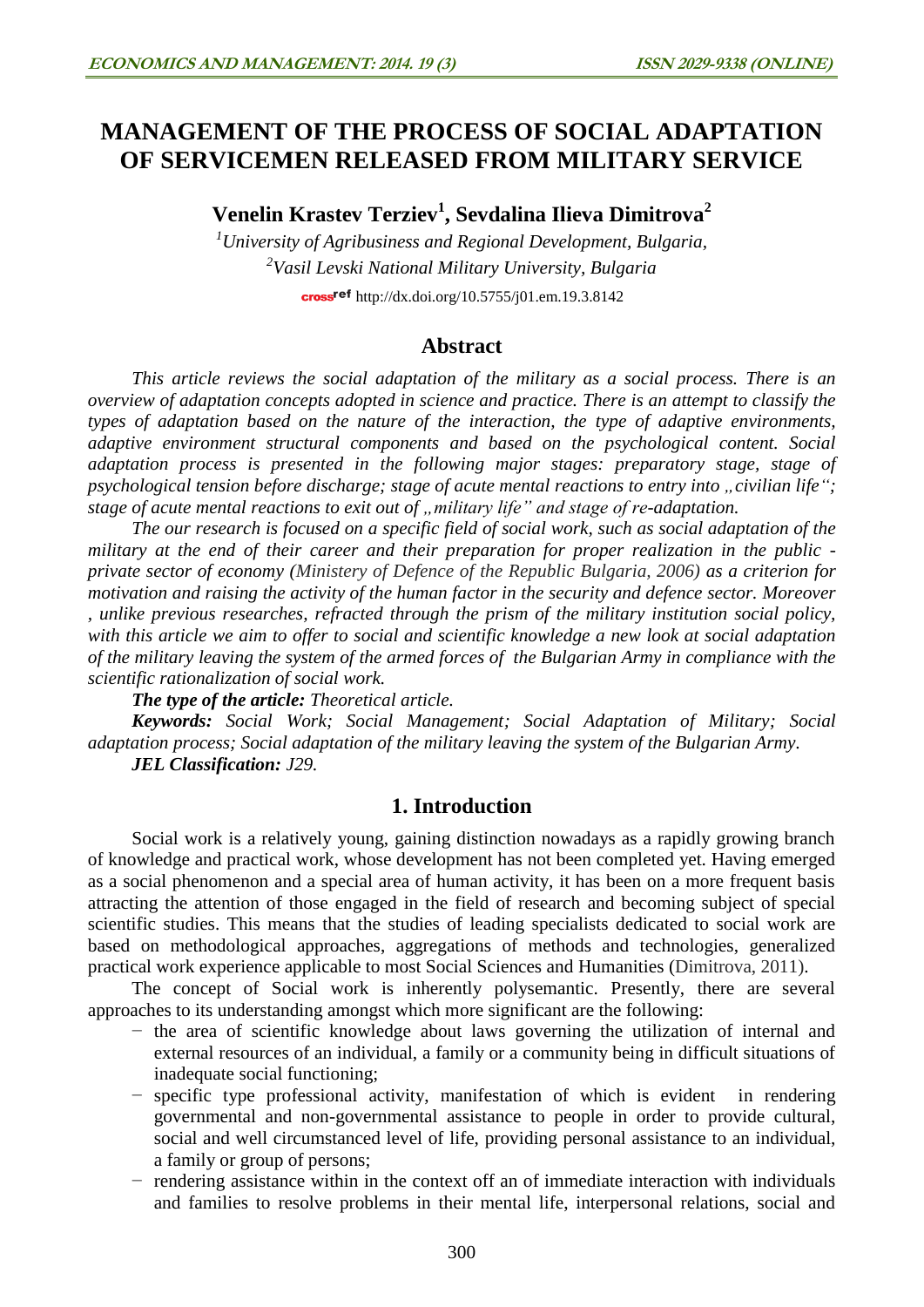economic problems;

- − helping an individual placed in a difficult life situation, encouraging him to become socially self-sufficient, socially developed and socially active member of society;
- − type of activity of individuals and organizations providing assistance to various segments of population.

These definitions indicate that the social work is a particular type of activity of people aiming at providing help or assistance to various strata of society being in difficult life situation, also at creating conditions instrumental for the restoration or betterment of people's ability to social functioning.

The term "social work" in scientific and academic literature is most frequently defined as professional activity aimed at helping individuals, groups, communities to enhance or restore their capacity for social functioning and creating social conditions facilitating the implementation of this goal. Social work is also seen as a kind of social activity featuring specific levels of accomplishment conditioning its functions, forms and methods.

In the widespread R.Baker's Social Work dictionary in the list are included: individual social work, team social work, community organization, administrative social work, research, social policy, planning, immediate clinical practice, family and marital practices and other micro practices and also this, what is called the common practice of social work.

The amalgam of technology, research and practical procedures, mode of operation by means of which social work is carried out represents the methods of social work.

## **2. Method**

Methodology of social work is based on a system of well- substantiated knowledge gained through research and evaluation of practical activities. The theory of social work accounts for the complexity of interactions between individuals and their encirclement and recognizes people's ability both to be influenced and to alter the effect of multiple factors acting on them.

Theoretical and methodological analysis of social work is based on the historical approach and identification of sources for the emergence of a phenomenon in the past.

Historians track down roots of compassionate attitude towards a fellowman still in the customs and habits of the Early Slavs. S. M. Solovyov notes that unlike the warlike Germans and Lithuanians, ridding of "needless, weak and infirm" countrymen and killing captives, our distant ancestors used to exhibit mercifulness to old and little tribesmen, also to captives, who, after a certain period of time could return to their homeland or "to remain living with the Slavs as free people or friends". Providing shelter and affection for strangers, they are conspicuous for their rare hospitality.

Against the background of that what was stated above, scientific understanding of social work in Bulgaria begins with the manifestation of social role of the phenomenon of charity in public life, as well as with the attempts various philosophical, psychological, psychotherapeutic, sociological and medical approaches to be applied for the purposes of scientific justification of social protection of people, helping the needy.

Nowadays, theoretical justification of social work is developing in three main directions. First, the place of social work as a branch of knowledge amongst disciplines such as Social Philosophy, Social History, Political Science, Sociology, Social Psychology, Cultural Studies is determined. Second, an own theoretical constant of social work as a specific object of study is sought; and third, its interaction with other human and society science is shown. Taking into account that the social work is based on human factor understood as an individual, team and team members' relationships based on the awareness, the social nature of prime priority of its activity conditions the necessity of knowing the general and specific factors. As to general factors, attention should be given to general culture, special functional culture, factors of motivation, while the specific factors are associated with the manner of management decisions making, managerial intercourse and management responsibility.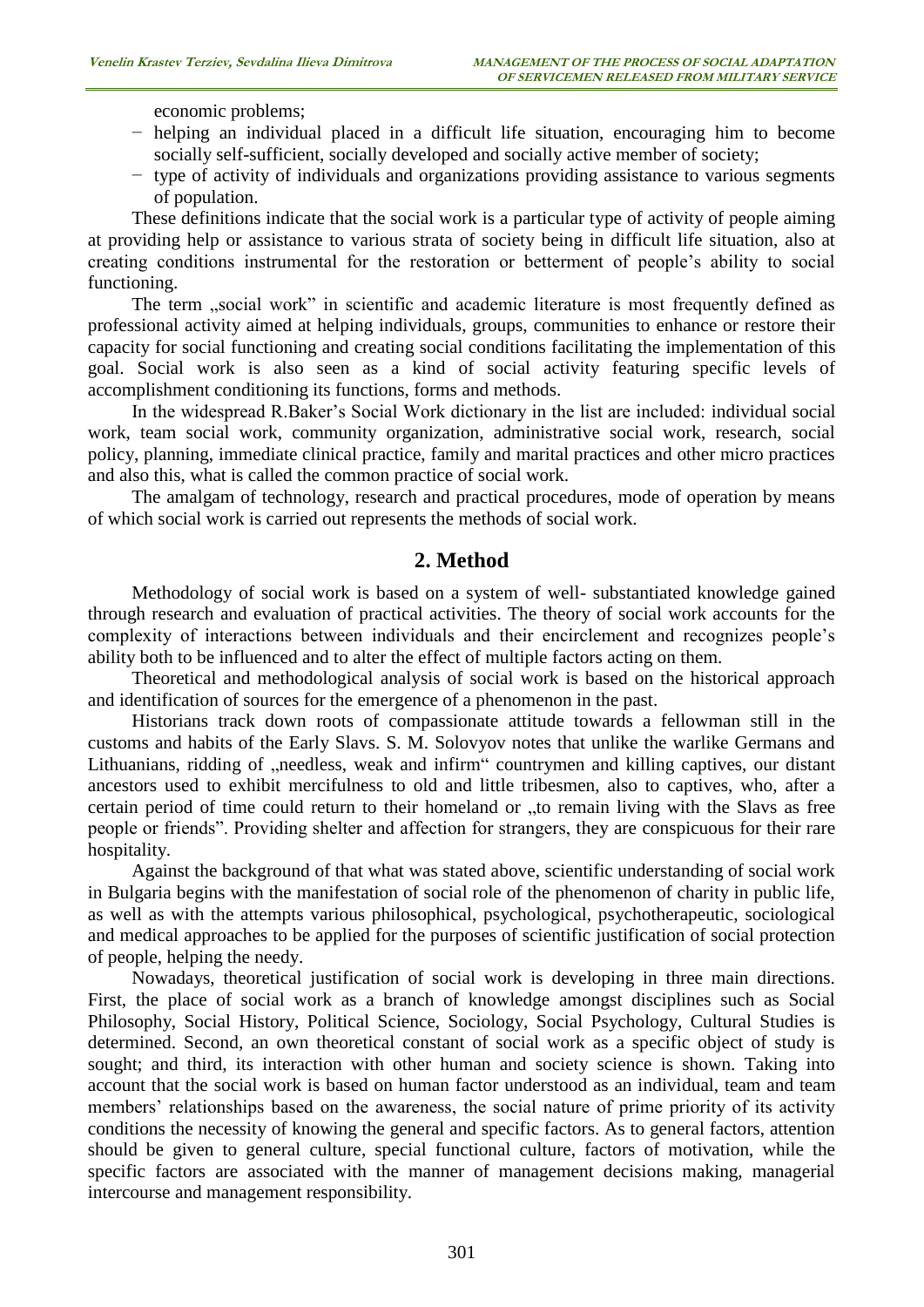Sticking to the logics of the study, our research is focused on a specific area of social work, such is the social adaptation of servicemen at the end of their career and making them ready for positions in the public and private sector of economics *(*Ministery of Defence of the Republic Bulgaria, 2006) as a criterion for motivation and increasing the activity of the human factor in the field of security and Defence. Moreover, in contrast to previous studies, refracted through the prism of military department social policy, this study is aimed at offering the social and scientific knowledge a new perception of social adaptation of servicemen leaving the ranks of the Armed Forces and Bulgarian Army in accordance with the scientific understanding of the social work.

### **3. Results**

#### **Features of Social Work with Servicemen at the End of their Career**

A baseline of our research served the specificity of social work with servicemen discharged from military service. The need for transparency and equal treatment of users of social services, paying respect to dignity of military brings out the role of social work with them (Terziev, & Dimitrova (2013a, 2013b, 2014a, 2014b).

Hundreds of professionals moved from the army in the civil sector are able to make a substantial contribution to the reconstruction of Bulgarian society and to add value. Things are different in real life, where their experience and skills often give the impression that they are unnecessary. People who devoted their youth to the colors, as a rule are difficult to adapt to conditions of civilian life. Such a situation is not only immoral but also socially dangerous. People with special military-applied skills and knowledge actually form a new "risk group", especially when they fall come to the attention of criminal world. Very indicative on this issue are the various reports and analyzes of the Ministry of Labor and Social Policy and the Ministry of Defence.

The data are indicative that a third of them have "finding a job" offers in the security services to various private organizations, banks and/ or specialized licensed private security units.

The established practice shows that some of career service officers are experiencing serious difficulties finding a civil profession. Although highly qualified, many of them cannot find a job months in a row, lose the continuity of their working carrier or get deskilled. Working out the causes is based on an analysis of sociological and psychological studies materials enabling us to define the specifics of their self- and personal adaptation. Accordingly, the age groups of leaving the ranks of the AF and BA servicemen, social adaptation of who finds its manifestation in different ways.

#### *Differentiation based on age criteria:*

a) Servicemen up to 30 years old: In a rapidly changing security environment it is difficult to provide precise framing of causes leading to discharging from the army. Observations show that a young officer decided to leave service if he feels unable to fully realize his potential in military service, comparing his life journey and achievements with the way existence he has have and how successful their coevals in "civilian life" are, or if he has chosen this profession by accident. This is the most mobile part of reserve officers. Discharged under honorable conditions or released members are not eligible for pension and for some time they have to face financial difficulties, especially those of them who have a family. They need such training, that would provide them quick and tangible revenue and growth in their professional career. This is the most successful part of the servicemen in the context of retraining/ acquiring additional qualification in civilian occupational specialty.

b) Servicemen aged 30-40: Many of them are forced to leave the ranks of AF and BA due to staff reduction and structural reforms. This does not always coincide with their personal plans. This category leaves resentful, prone to negatively evaluate their perspectives, quite often with aggressive attitude to others. The combination of pecuniary burdens and substandard living conditions leads to crisis states of mind and personality. Despite the difficulties, the members of this category are trying to maintain emotional and mental flexibility, actively seeking new forms of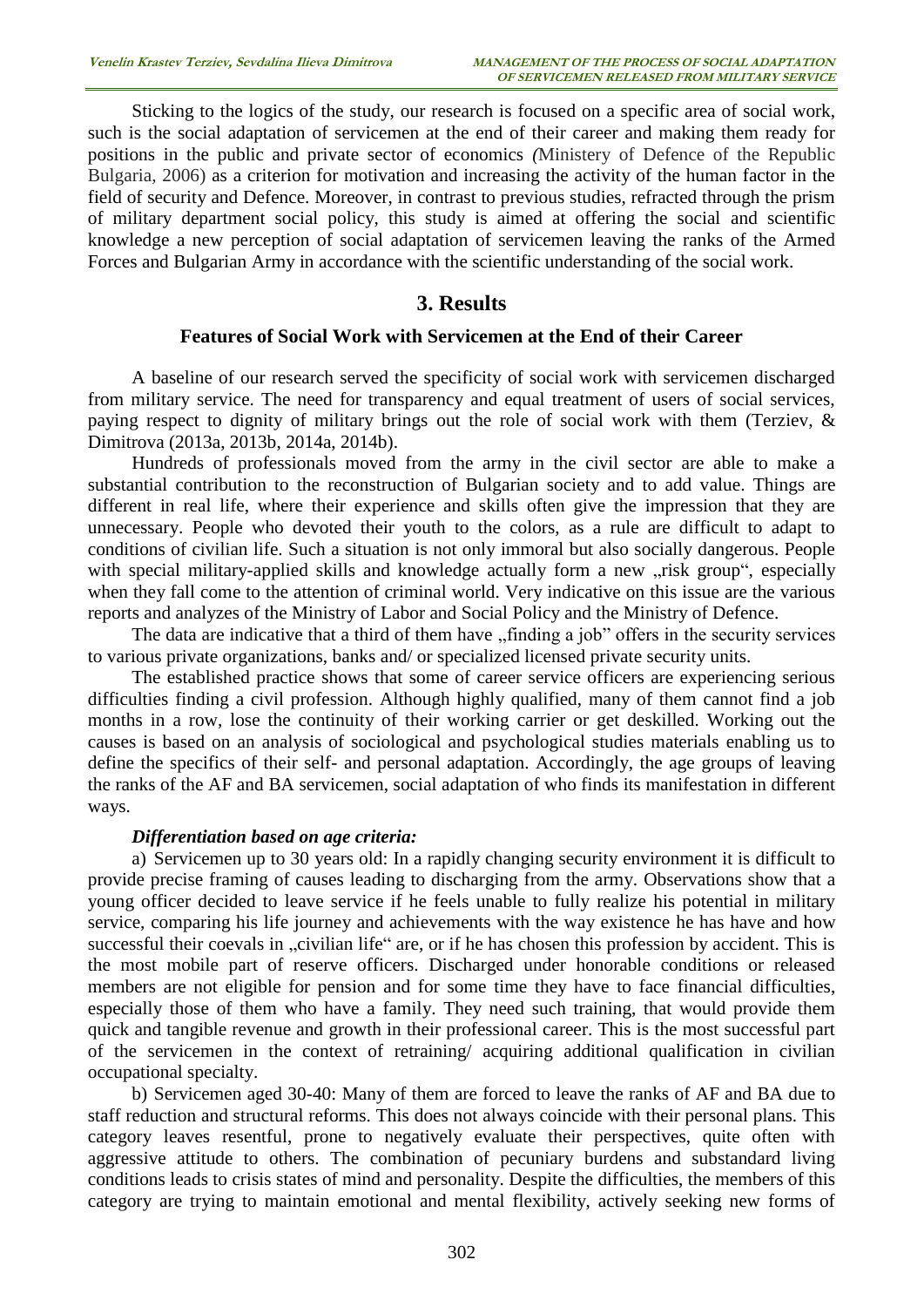behavior.

If the representatives of this group of military are provided appropriate positive solution to overcome the crisis, the probability for them to enter into a period of high productivity in a variety of areas of activity will increase. This is that part of discharged servicemen who need a thorough and adequate counseling, professional advice, social and legal support.

c) Servicemen older than 40: This is the group of military who have served their time and achieved maximum self-actualization within the army service. They have certain privileges and material welfare. They strain after activities enabling to keep the attributes of their past power and former social status, however, without striving for particularly complex types of business due to the fact that such an endeavor requires procedures of acquiring a new major, knowledge and skills. The process of serious training for them is unattractive, they tend to offices in the administrative and economic control departments of the state and public administration and to various activities /control and security/ in municipal administrations in the field of education and financial bodies. When choosing their further life path they find it easy to turn to various organizations.

In considering the main problems of socialization and adaptation of servicemen leaving the military service and their transition to civilian life environment resulting from their economic, age, psychological and social characteristics and their social status in modern conditions, the importance of social work targeting this category should be taken into account. This necessitates further development of already existing and newly developed forms of social work. Moreover, the servicemen social protection system has historically become a part of the national policy of a state. As such it should be further developed by actively interacting with all executive bodies and sectors of life in a country. In this context, attention should be given to appropriate best practices and their adaptation to our environment, accordingly.

#### *Foreign and our Experience in the Field of Social Adaptation of the Military*

In organizing the work on career development and social work with servicemen putting an end to their military career, regardless of reasons, as well as the work with their family members at national level, taking into account international experience is of significant importance. Undoubtedly, it is at least nonsense to believe that this experience can be transferred to our terms unalloyed, directly. In order to be used in the work of our social services, its bringing in conformity with Bulgarian specifics is a requirement.

Almost hundred years' experience in the development of social work not only determines the modernization of the classical social thought paradigm, but also provides scientific foundation for new trends in the social reconstruction of society (Ministery of Defence of the Republic Bulgaria, 2006; Dimitrova, 2013).

Theoretical growth of scientific knowledge in the field of social work in many countries of the world has been developing mainly in two directions. The first trend relates to promoting the importance of behavioral approach in the system of psychological explanation based on the theory of knowledge, on the domination of cognitive orientations. The second aspect is related to enhancing the interest in social work theoretical approaches.

In the long run, systematic concepts of social protection, social guarantees, and social services aimed at rendering assistance and support to people finding themselves in complicated life situations have been formed in the knowledge of social work. At that, orientation towards an overall approach to theory of social work, to the establishment of a legal foundation of social technologies is promoted.

- Comparative analysis of international practice in the system of conversion training and social adaptation of servicemen who undergo transition to civilian life has provoked us to look for an answer to the following questions:
- what military personnel classes leaving the ranks of AF and BA are covered by this system;
- how the financing of military staff's preparation for the transition to civilian is arranged and who is irresponsible for the core measures in this process;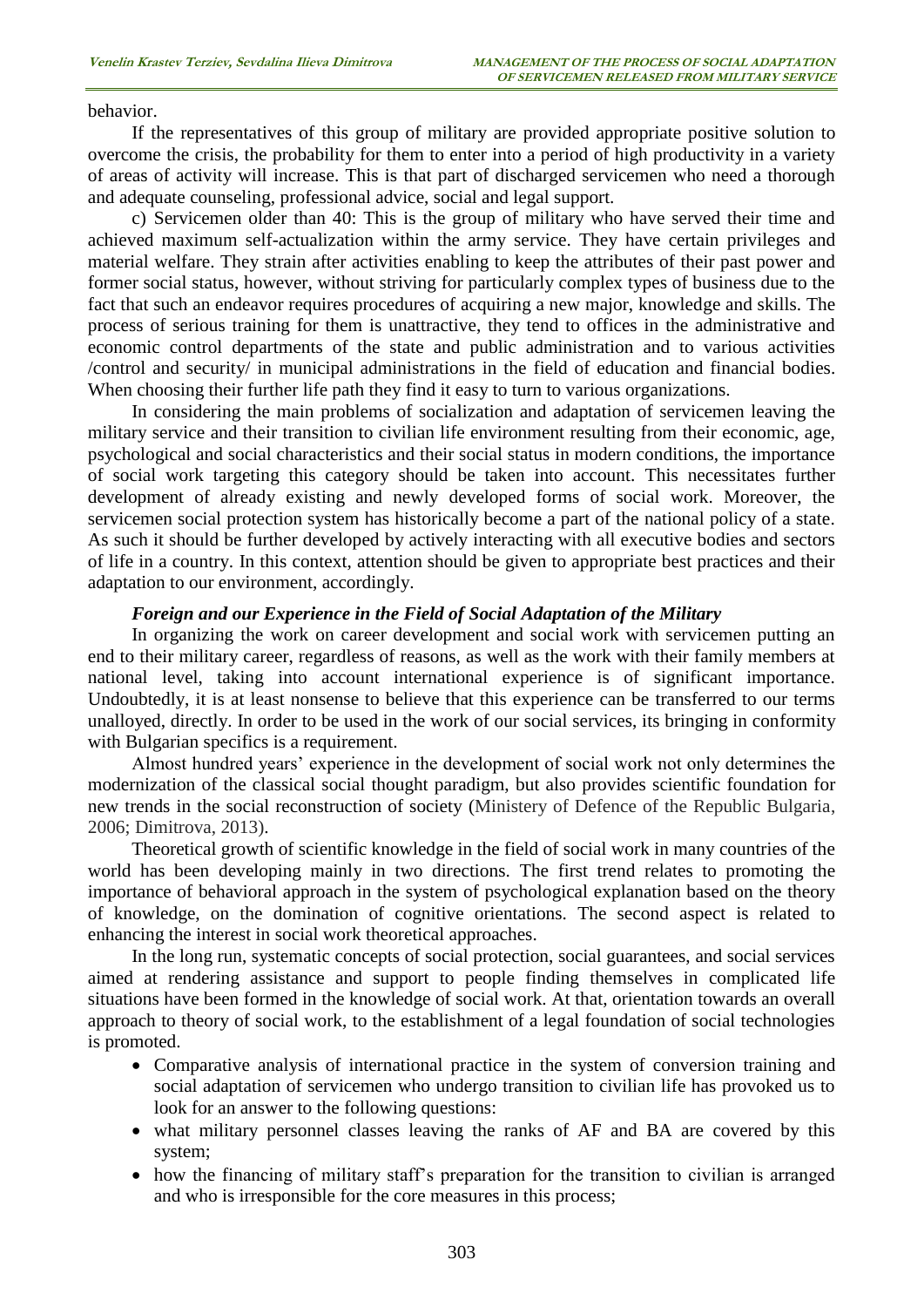- who is carrying out the process of social adaptation and what structures and organizations within and beyond the competences of the Department of Defence are involved;
- what is the technology of organization of the process of professional reorientation, conversion training and assistance in finding the servicemen discharged from military duty a job;
- what is the time span for carrying out the work on conversion and social adaptation of military before and after their discharge from military service;
- how the availability of practical skills and competences acquired in the course of regular duty by those discharged from military service is reported;
- what is the ratio of discharged servicemen intending to undergo retraining in one civilian occupational specialty or another and those intending to turn to one business or another in such civilian and educational field at a later stage?

In pursuing an answers to these key questions, we turn to the best practices in the field of conversion training and adaptation of the military personnel discharged from service and the members of their families. And it is quite understandably for us, as a member state of NATO, to focus on the practices and experience of the USA and many EU member states of this structures in this area.

In the U.S., in the late 80s of XX century, the Pentagon, the ministries of the Armed Forces, many military organizations (Associations of the US Army, Air Force, Navy, Officers, Seniority, Sergeants, Reserve Officers) assisting those who left military service created a special office aimed at providing employment services.

Employees of this department have developed and implemented a special program for "linking" military and civilian fields, where the individual willing to find a job can obtain information about business sectors he/she would be appropriate for and where specialists in the particular field are needed. Close cooperation between the Department management and companies, corporations, government and private labor offices is essential for achieving this is of exceptional significance. Very useful in boosting and simplifying the job finding process are the published handbooks containing variety of information: starting from tips for servicemen moving from active duty to reserves to requirements for completing the necessary questionaries, data to be entered by using the modern computer technology. Today, these handbooks are available in almost all libraries of the U.S. military units.

Care for soldiers upon termination of military service in the U.S. by legislation is a duty of the state authorities. Moreover, the enlisted men and N.C.O. who do not receive pensions are eligible for unemployment benefit paid from a fund financed only from the budget of the Ministry of Defence. Military reservists have priority in employment for positions at government offices, more particularly, certain categories of veterans are given priority in employment at government organizations. What is the question about is that in accordance with the legislation of the U.S. (Servicemen's Readjustment Act of 1944, Veterans' Education and Employment Assistance Act of 1976 and "Civil Service Reform Act of 1978) hiring priority in employment at governmental organizations enjoy the participants in combats and having received government awards or disability during service. Moreover, for those enrolled in the army after September 7, 1980 there is a requirement for them to have served in the regular armed forces for at least two years (this condition does not apply to people with disabilities).

No less noteworthy is the attempt to solve the social problems of servicemen in the United Kingdom and Northern Ireland. All British military are serving under contracts. According to The Queen's regulations and orders for the army commanders are responsible for ensuring access to information and advice on all aspects of adaptation to civilian life for all soldiers in all ranks and in every period of their career.

Specific features of the British practice in solving the problems of adaptation of soldiers passed in stock are the following: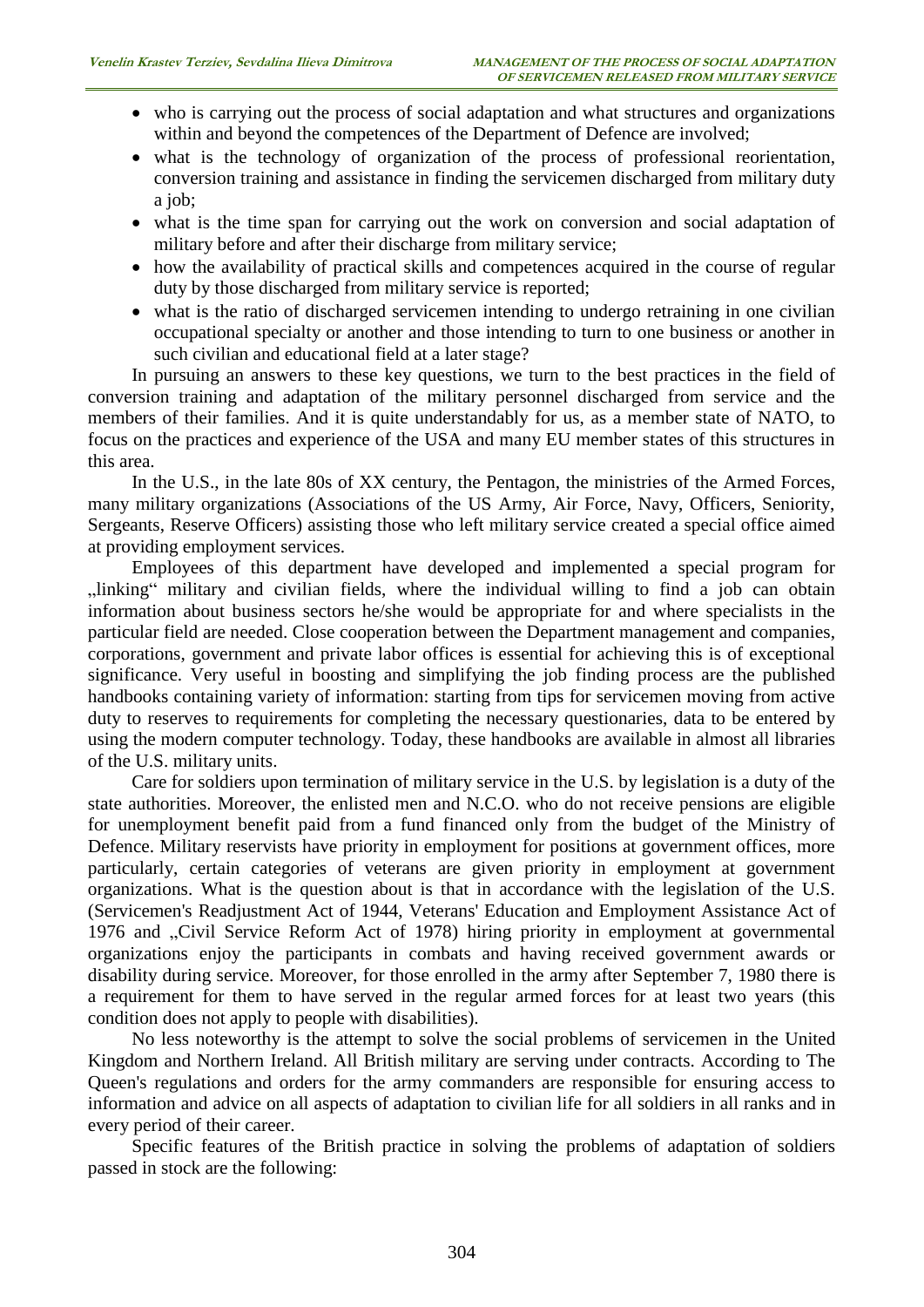- all measures are carried out at the expense of the state and not at the expense of employers or military;
- the Ministry of Defence provides servicemen advising on these issues two or two and a half years prior to the termination of military service and one year after;
- servicemen are eligible to retraining after five years of service, at that two or two and a half years retraining for the regular is mandatory, while for the officers-voluntary;
- servicemen are entitled to receive a grant of 534 pounds sterling (the amount has not been changed for a number of years) for retraining courses outside the system of the Ministry of Defence (as against our practice established where the amount allocated for retraining of discharged servicemen is cut at regular intervals- currently 350 BGN for a discharged serviceman);
- 25,000 servicemen are being released every year; partial support is provided to all military and full- to 50% of the discharged;
- in addition, the Ministry of Defence reimburses the servicemen travel and accommodation expenses during the conversion retraining;
- duration of conversion training depends on years of service: four weeks upon completed five years of service, five weeks - upon eight years, six weeks - upon twelve years; seven weeks - sixteen years of service.

Support of the military in the UK takes place on three levels. This includes: general consulting at the unit conducted by the officers responsible for the employment of released officers, the level of support provided by the respective commanding using respective-consultants ( in Navy-8 people; in the Air respective- 11, LF -22 people); the structure, in which along with the Ministry of Defence participates a private company (the structure includes the Ministry of Defence, Veterans Jobseeking Office, Coutts Consulting Group and the Bureau of Vocational rehabilitation).

A distinctive feature of French policy in the field of social adaptation of the military is the established complex "assembly - training - retraining" taken as a whole and offering possibility for the servicemennot only to successfully carry out their service in the army, but to succeed when they return to civil society within the frameworks of their second career.

Since 22 February 1996, immediately valid and effective as at the date and time of its announcement by the President of the French Republic, the decision to move the army into a professional, the policy for retraining of the military staff is an integral part of the personnel management policy. This makes it necessary to provide for such a career that allows for a serviceman to serve within that specialty at a particular point in time and that can be used at a later stage - in the civil service. This also justifies the necessity of validation of military diplomas in accordance with scale of state diplomas issued in the education system by the administrative committee with the Ministry of Labor. Coordination of the procedure for recognition of military diplomas military is carried out by the Department of occupational mobility.

Yet another feature of the French policy in this area is the significant differentiation in social work care provided to particular military personnel classes (Navy, Air Forces, Land Forces). Thus, a structure designated as Mobility in the Navy was established in the Navy, encompassing five retraining departments. Coordination of each of these departments is carried out by an officerconsultant in charge for the region. Their staff is looking for employment opportunities in direct contact with companies (more than 4,000 different companies use the services of Mobility in the Navy structure).

Existing legislative basis for conversion training includes:

 A common normative instrument for military personnel (a Law of 13 July 1972) with amendments introduced with the Law on measures to help military within the frames of transition to a professional army of 19 December 1996. According to this act, career regulars and servicemen on contract are entitled to twelve months of leave for training, allowing them to pass training tailored to their career project. Moreover, during the first six months of retraining they receive 100% of their salary and over the next six months - a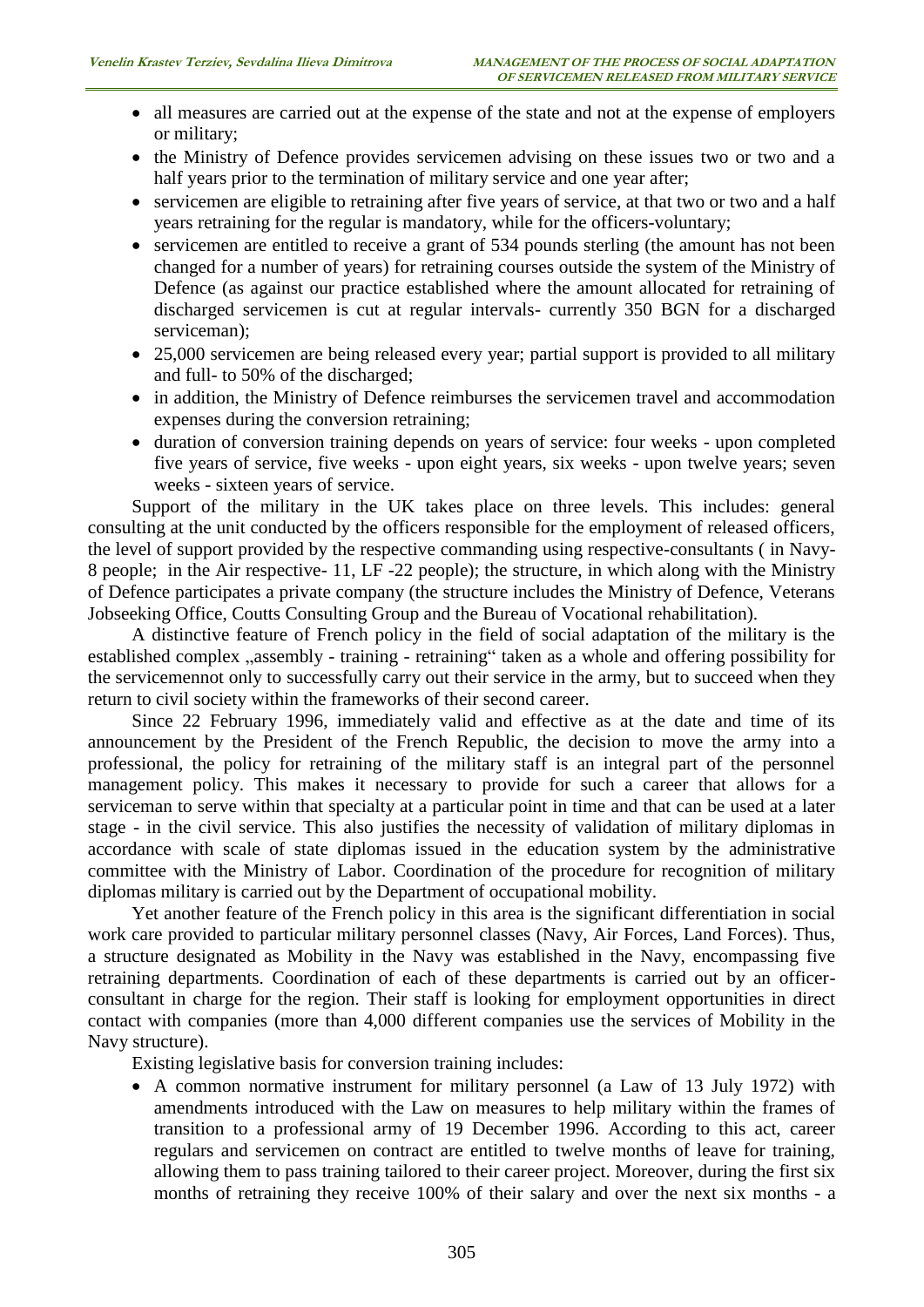salary, but without payment of premium and bonuses. They also have the right to work (internship) at an enterprise and to get remuneration there, though it can reduce the military salary.

- Three decree adopted in May 1997, regulating the conditions for granting leave for retraining (the leave is granted by personnel departments).
- A common regulation of 22 April 1998 of the General Secretariat of the Executive Office to the MD and the General staffs of different military defines the principles underlying the new policy for retraining of personnel.

There is a Council on personal retraining operating to the Ministry of Defence, researching and dealing with the whole range of problems, drawing conclusions and recommendations on projects of the Ministry of Defence.

The panel of the Council, chaired by the Minister of Defence, consists of twelve representatives of staffs and controls, seven members appointed by the CSFM, the president of the Association of Social Adaptation of Officers (ARCO), representatives of various associations of exservicemen, a representative of the Ministry of labor and representative of the Ministry of National Education .

Responsibility for the retraining of personnel is assigned to the Department of occupational mobility (MMP -Mission pour la Mobilité Professionnelle) founded in 1982, that develops and defines together with the various armed forces a policy for retraining of personnel under the leadership of the management of military and civilian personnel (DFP).

The first interview for reorientation is in the competences of the Department of Defence. Depending on situation, it provides the applicant an opportunity to refer to the officer-consultant at a training center (CIR) or ARCO.

In Germany the organization of retraining process, professional orientation of military personnel on duty and after leaving is the competences of the administrative and economic management of the Bundeswehr (its units within the Federal provinces). Under the command of Administrative and Economic Office VI in Bavaria there are 21 000 people, 17 units (district military administration). A distinctive feature of the German experience is that professional orientation and retraining at the end of the service is part of a general policy for training of the military carried throughout the service. Funding for these activities is charged to the budget of the Defence Department.

During the late 1960s a resolution was adopted according to which every officer of the Bundeswehr is required to have higher education. To this end, the officer either goes into the army after having completed university education, or obtained it during the service. In a related move two military universities have been established (in Hamburg and Munich). Eligible for these universities were military servicing on re-engagement who have served not less than four years and wishing to become officers - professionals.

Courses at these universities are conducted on a more intensive basis than at ordinary civil universities. The total period of training is significantly reduced (3-4 years) by organizing training trimesters (i.e. a calendar year training lasts three semesters, hence the name "trimesters"). Students receive a salary, wear civilian clothes. Once a week they have only military training. Specialties in which the training is conducted is determined according to the needs of the Armed Forces.

During the service, through the mediation of the Career Development Office to the Bundeswehr, training in civil disciplines and professions and further qualification of contract servicemen in the military- vocational training is conducted.

Upskilling takes place in a special school to the Bundeswehr at the end of military service. There general training and special courses in majors leading to awarding of professions as economist, tutor, engineering technician or electrician are taught.

Upon completing the service, assisted by the Career Development Office to the Bundeswehr, the officers receive special education and financial aid at a particular office with allowance for length of service, compensating jobseeking and relocation expences incurred.

It is noteworthy that in the Bundeswehr considerable resources are spent on advertising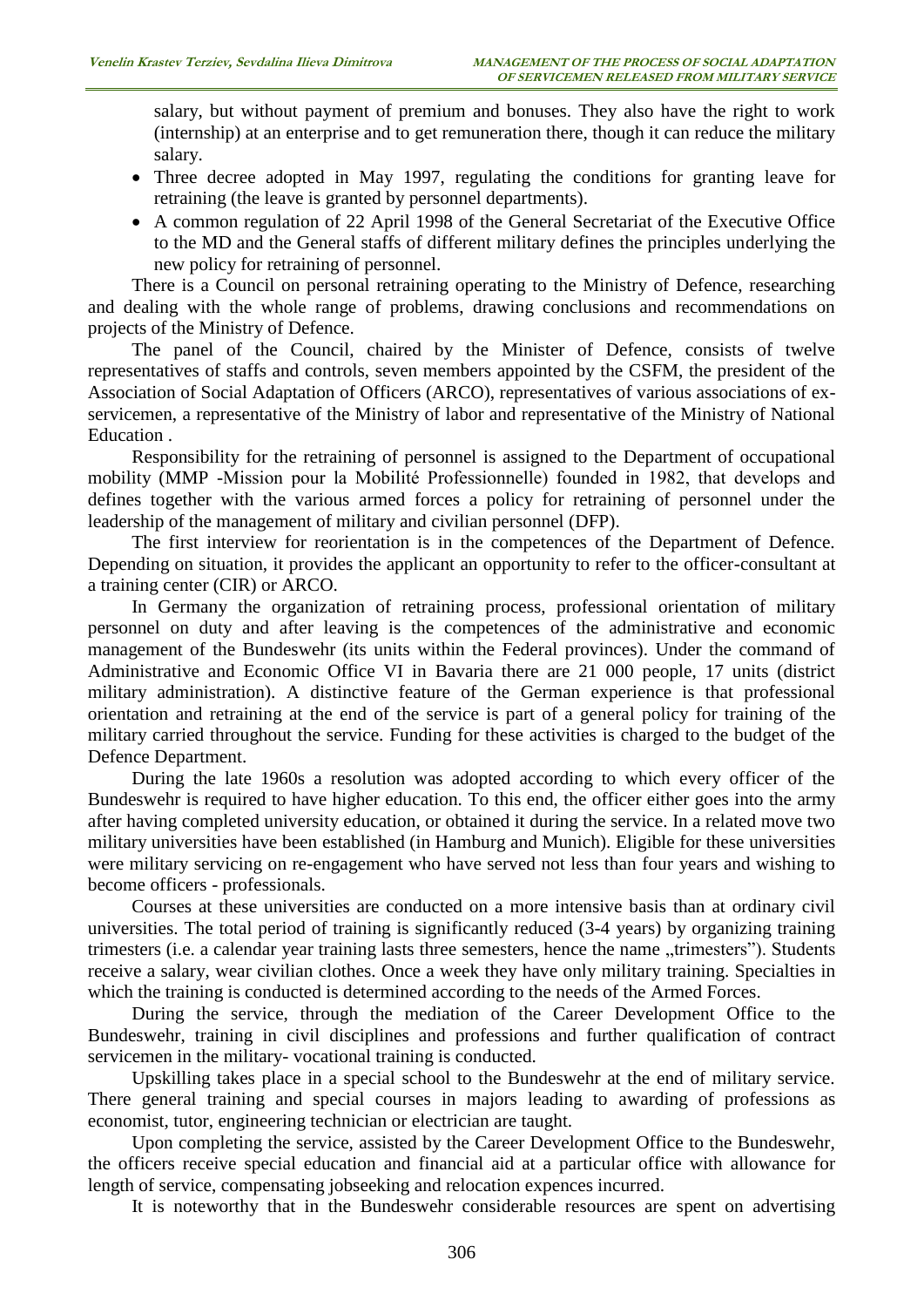military service. In support of this was the large-scale campaign was conducted in 1996, on organization of which almost half of the budget allocated to attract recruits (about 11 million) was spent.

The analysis shows that military service under contract in Germany is a temporary job. Civil future of servicemen is protected by the Social security of former Bundeswehr officers act providing insurance for years of service (monetary compensation for the interim period and cash assistance for the transitional period) and professional qualification.

The practices of developed countries in Europe (the UK, France, Germany, etc.) confirm that servicemen discharged from military service prepare for civilian life prior to their releasing from the Armed Forces and the organization of this process is a responsibility of the ministries of Defence, and of course, subject to financial support from the state.

Adoption of foreign experience in social protection of servicemen requires taking into account the complex of domestic and foreign policy factors influencing the processes taking place in a particular state. The existing models for social protection of servicemen worldwide can be divided into institutional, partially institutional and extrainstitutional.

The institutional model is typical for the countries with developed legal systems, industrial or post industrial economy, democratic state system. There are clearly defined conditions of operation of the armed forces, a comprehensive civil control is carried out there, a functioning contract-based service system and an established legal framework for protection of the honor and dignity of the military. A well-developed system for material and social security of servicemen and members of their families allows the state to provide them with living standards higher than the national average. Institutional model defines the high prestige of military service in the public mind and its attractiveness for a significant part of the younger generation.

In countries where a social security institution is just beginning to form and the system of guarantees, compensations and benefits for servicemen sometimes has a casual and fragmentary character a partially institutional model is formed. There, the peculiarity of the legal status of the armed forces and the military represents an opportunity to involve them in extrinsic functions implementation. In some cases, such decisions of the military and political leadership of a country could be taken in concurrence with the legislative authorities. Living standard of the military in partially institutional system is comparable to the average standard of living of the population. The prestige of the military service is substantially lower than in terms of the institutional model; military service in the public perception is ambiguous. There are certain difficulties with the provisioning of the armed forces. The choice of the military profession is often driven by the more favorable socio-economic conditions of life outside the army.

Extrainstitutional model is formed in countries where the military are an independent political force, being in power (or having unlimited influence on it). There, the military actually participate in political decisions and, if necessary, use firearms. They act under the wartime laws and conduct military dictatorship. Army members get considerably higher socio-economic benefits than civilians. The military cause fear and tension.

Social protection of servicemen in Bulgaria for the present is of partially institutional nature, and sometimes, in a number of signs is reduced to extrainstitutional model. The way ahead in Its further development depends on the specific policies applied. More preferable is the way of strengthening the legal basis for the social protection of servicemen and provisioning plenty of the socio-economic and socio-cultural mechanisms, which means a move towards institutional model.

The analysis of the legal regulation concerning social protection of servicemen applied by the member countries Euro-Atlantic structures allows to highlight a number of specificities. Attention, in our view, should be given to the following:

- First, they regulate the status of the military both as a citizen, and as a special subject of public relations;
- Second, the underlying principle of legal regulation of the servicemen social protection system is the principle of compensation for specific burdens and hardships of the military service;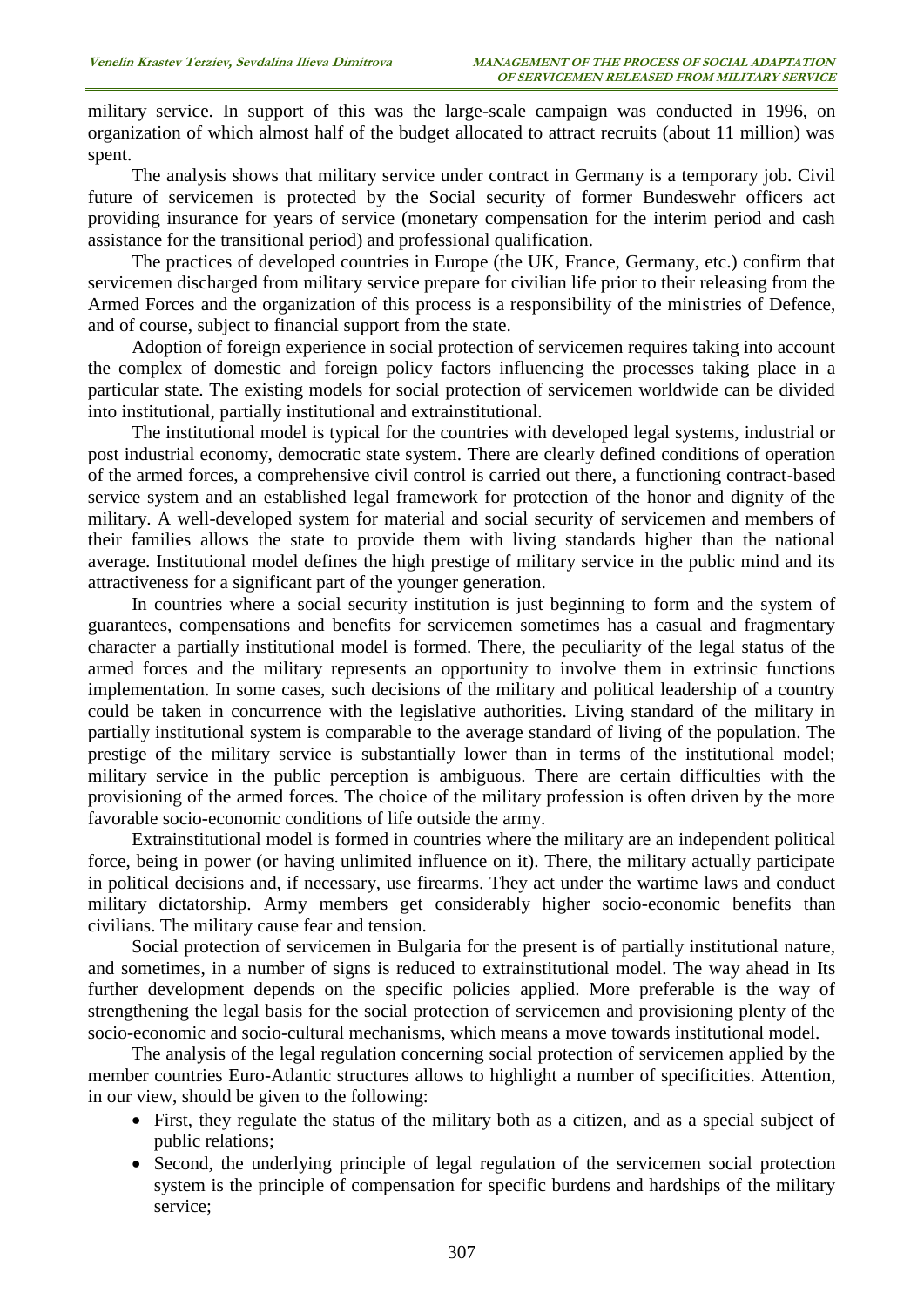- Third, the special status of the military, the complex of their rights and privileges is constitutionally entrenched.
- Fourth, the effectiveness of military legislation is conditioned by its systematization.

A distinctive feature of the legal regulation concerning social protection of foreign armies servicemen is the establishment and effective functioning of special structures to the state administrative bodies within the immediate jurisdiction of which is the settlement of the said issues.

European practice gives evidence that parliamentary scrutiny is the basis for a broad and developed system of civil control over the armed forces and the entire military. In Bulgaria, there are still many gaps in the implementation of parliamentary scrutiny, although there have been certain changes in this direction. However, a number of questions concerning armed forces activities that have significant social importance remain outside the regulating effect of the National Assembly. Speaking of this very day in our country, it is far from complete implementation of the possibilities inherent in the foundations of parliamentarism.

The existence of a network of public organizations at different levels is typical of the established in the Western countries social protection systems; there is a steady tendency to boost their role. Thus, the French experts consider it necessary to establish within the military organization special institutional frameworks for open discussion and early detection of problems at regiment (ship) level.

Notwithstanding undoubted success of the military social protection system development of foreign countries, they also have a number of unresolved issues. This is primarily the problem of housing. For example, many U.S. military garrisons have no living conditions for the families provided and they are categorized as units where family reunification is not allowed. Family separation creates many financial, psychological and social difficulties. Servicemen arriving at the place of service with a family are paid travel expenses for 60 days. In practice, it often turns out that this money is not enough. Quite often the soldier is unable to find accommodation for his family.

In Germany, with all that there are sufficient lodgment opportunities, they often do not meet the modern requirements, or inappropriate in terms of location. All this creates difficulties for the families of soldiers when it comes to children going to school, finding jobs for women and the loss of previous social environment with all associated negatives in general.

In all armies of states, subject of this study, without exception, the social protection of servicemen families is a topic of the day. In the U.S., the total income of an officer's family is often lower than the family income of civil servants in the federal administrative bodies. Soldiers and their families are sometimes concerned about that to what extent they will do until the next monetary allowance. Family's dissatisfaction with the lifestyle of servicemen is pointed out as a major barrier in the way of continuing the military service contract.

Social and psychological adaptation of soldiers passed in stock remains a problem of the day. They are changing the profession in advanced age, when others have made a career in civilian profession. As a result, on the background of tense situation, special difficulties are faced on the labor market, being exacerbated by the fact that in many countries, in Germany in particular, there is no protection against unemployment for ex-servicemen under contract.

Experts in the field of innovative military education in Bulgaria believe that undiscriminated borrowing of foreign practice is extremely dangerous. Meanwhile, others believe that the specifics of Bulgarian lifestyle, ideological heritage, mentality of the population should not be exaggerated, since during the transition period they have not been so much significant factors of social development, as could be expected. Much greater impact has the state of economy, which crucially affects social processes, limitates the choice of orientations and scales of social and political events, rising sometimes insurmountable barriers in the way to implementation of social policy.

Thus utilization of foreign practice and experience should be seen as a guideline to form a system and mechanisms for social protection of servicemen. With all steadiness of the historical and national circumstances, they also undergo certain changes. Representative in this respect is our legal system, in the development of which the role of the state determinative. Such a role for the state gives the Bulgarian legal system that unique character that sets it apart from the legal systems of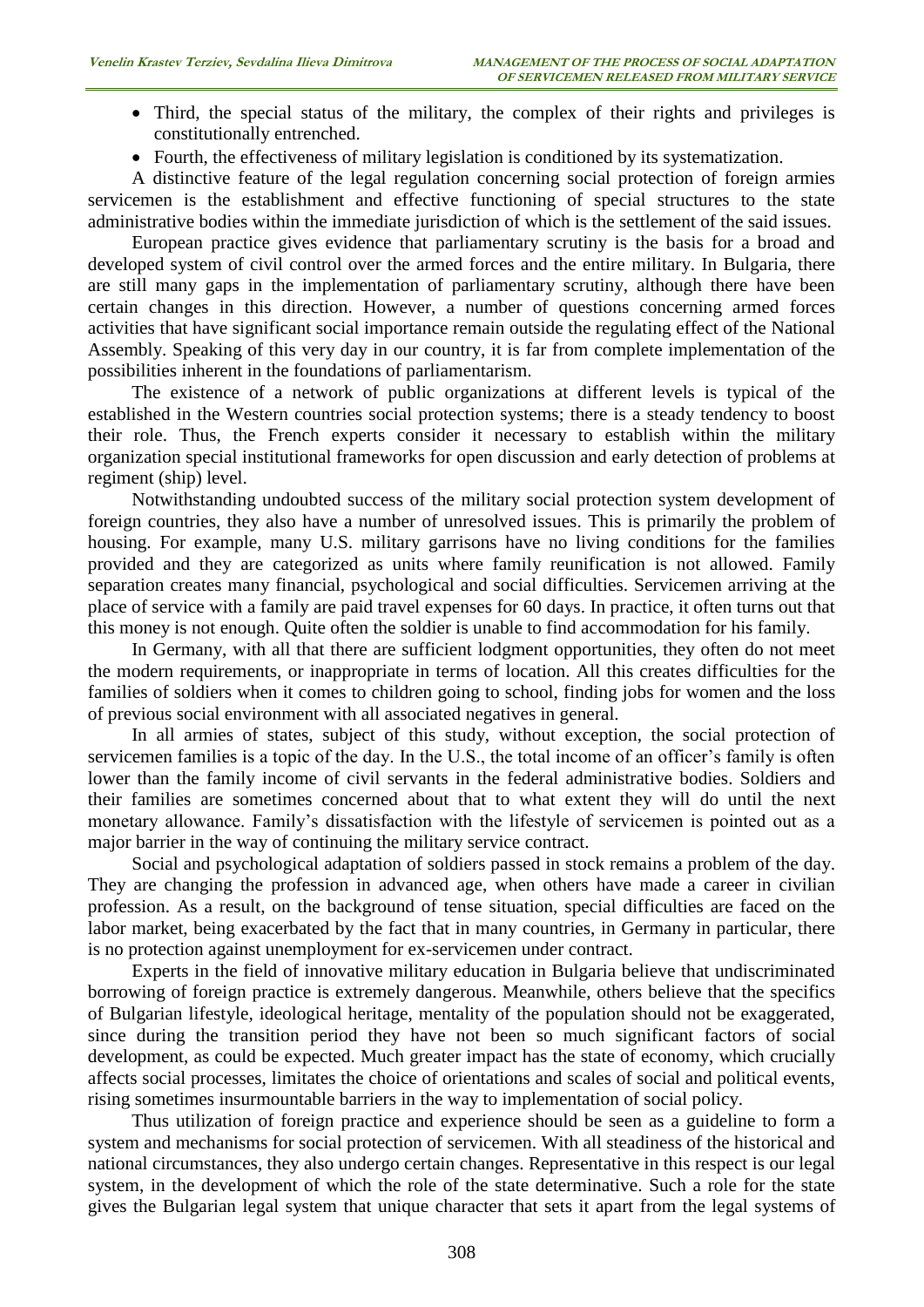other European countries. This means that when taking certain legal concepts, models, and rules of the law, we must recognize the specific nature of our legal system that can radically transform foreign ideas and models. In this vein, we consider it necessary to trace our country-specific practice for social adaptation servicemen, discharged from military service.

#### *Procedure for Social Adaptation of Servicemen in Bulgaria*

Solving the complex task of creating a system of social protection of servicemen, as a rule, affects all aspects of the life of society. Fundamentally new questions appear to economic, social, intellectual and other spheres. Solving a similar problem in Bulgaria is complicated by the significant reduction of the army, its reforming by applying professional principle of completion. Taking into account the international experience, it can be assumed that similar changes at home can cause new set of difficult and complex problems. In this case, attracting foreign partners and adopting joint training programs of soldiers moving into stock would be useful. Measures and actions in this area should be directed towards the implementation of programs and projects for motivation, training and retraining, job placement, starting own business and conversion of military property. Feasibility of the study of the labor market determines the need for professional orientation. This requires involvement of the military in training courses, providing learning opportunities at higher educational institutions awarding majors sought by employers, making them ready to start their own business, helping them with job placement. Accordingly, provided funding for training courses should be in proportion military budget - serviceman (70:30). Such an approach shall promote the aspiration for development of those servicemen who are subject to retirement or otherwise leaving the ranks of the Army and prepare them for self-actualization in civilian life. Training courses should be tailored to the requirements of the labor market (Terziev & Dimitrova, 2013c).

In accordance with the above, the main types of social services can be classified as follows:

- professional orientation;
- assistance in professional retraining;
- jobseeking assistance;
- legal assistance;
- social and psychological support;
- assistance in setting up, small business enterprises;
- information and consulting services;
- work with the families of servicemen who died while performing their military duty.

Professional orientation and the choice of civil profession is the first step in preparing for the transition to stock. Assistance with professional retraining includes career choice and direction to professional retraining at educational units or professional training centers.

As to the jobseeking, it consists in rendering assistance on the part of specialists-professionals when choosing a future profession, and seeking suitable placement.

Legal assistance consists in information-consulting sessions with young officers on the mortgage system of housing of soldiers, providing legal advising to soldiers who have been wounded and more.

Social and psychological support includes psychological diagnosis and psychological help using modern methods and also psychological support to servicemen found themselves in a difficult life situation.

Assistance in the establishment of small business enterprises among servicemen discharged from military service is provided during information meetings on development of entrepreneurial activity among retired military personnel and their family members and others.

Information, consulting and methodological support include: disseminating information about the social protection services provided to servicemen, to those discharged from military service and their families /Labor Office, Social Assistance Directorates, etc./; creation of information-analytical data base on social adaptation issues; working out, publishing and distribution of guiding and reference literature; organizing information interaction with the media, with departments and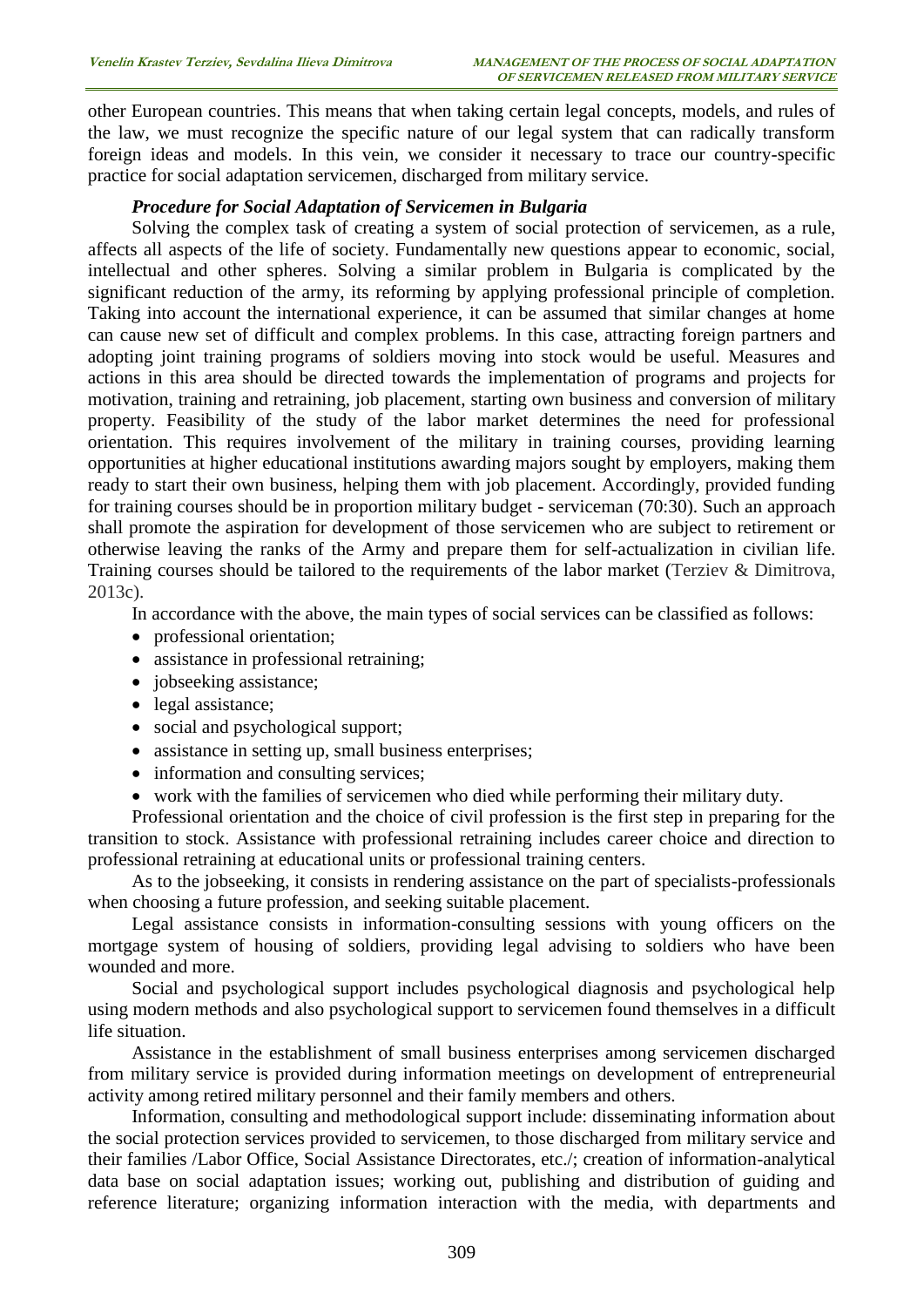organizations dealing with social protection of servicemen moving into reserve and their familiy members; working out, publishing and distribution of methodological instruments in relation to organization and carrying out military social work.

An important point is that the process of social adaptation initiates at the very military formation, before a serviceman is discharged from military service. To this effect, group and individual motivational talks are held, with the participation of experts from the National Employment Agency, and its territorial divisions, when possible. Motivation lectures within groups are organized by commanders and coordinators within the formation, being helped and assisted by consultants in adaptation from the District and Regional Military Departments to the Central Office of Military Districts /CMD/. This means that before being released, a serviceman acquires an initial notion of the process of social adaptation and the possibilities for self-actualization in civil society.

It is noteworthy that the legislative basis (Article 162, item 2, Art. 164 and Art. 169 of the Act on Defence and Armed Forces of the Republic of Bulgaria) is indicative that upon release from military service, including due to unfitness while performing or in connection with the performance of his duties, the military are entitled to a single training course with a duration of up to six months. For the duration of the training they are provided with additional paid leave.

The choice or refusal of the military to enjoy their rights to participate in the activities of social adaptation is certified at the time of serving of the notice or service termination order, and to this end they personally complete a Registration card No. 1 in the established form, that is attached and stored it the personnel file.

Adaptation coordinators in formations are those, who conduct individual talk with the individual released from military service and perform its registration in special log. They provide the registered serviceman a copy of his Registration card No.1 and inform him of the time and place of his first visit to respective Military District/ Regional/ Central Military Department or Division/. Registered soldiers are issued to a recommendation /personal profile/ by the human resources /personnel/ office, signed by the commander (chief) of the formation.

Cooperation in conducting the process of adaptation of soldiers moving to civilian life is rendered by the Central Office of Military Districts and subordinate Military Departments, Regional and District Military Offices.

Servicemen discharged from military service willing to participate the social adaptation activities in their first visit to the structure of CDM submit the package of documents required (a copy of Registration form No 1 or an expert decision issued by the Central Military Medial Commission to those discharged due to unfitness, a recommendation /profile by the commanding officer (chief) of the military unit).

Adaptation consultants to the structures of CMD are responsible for the proper and timely delivery of information on the military documents for registration and filing up of documents requirements, employment and training projects, programs and measures carried out by the national, regional and local structures of Employment Agency and other employers and training organizations or job vacancies, relevant requirements, application procedures and information of employers.

During the first visit, a serviceman, assisted by the Military Office/ Regional, District or Central Military Department adaptation consultant should complete Registration Card No. 2m as per the established form, thus being registered in a special log. Every visit of the officer to the CMD structure is recorded in the logbook.

Each registered serviceman is being elaborated to an individual plan defining procedures for social adaptation activities and a schedule for subsequent visits to the CMD structure. The individual plan is drawn up by the adaptation consultant together with the freed army member who follows the implementation of the plan and the recommendations of the consultant.

Professional orientation of the military discharged from military service requires information on occupations and activities, employability requirements, training organizations and institutions, forms of study, documents issued upon completing the study, employment opportunities in the labor market. The choice of solution for civil profession/ specialty and referral to a related appropriate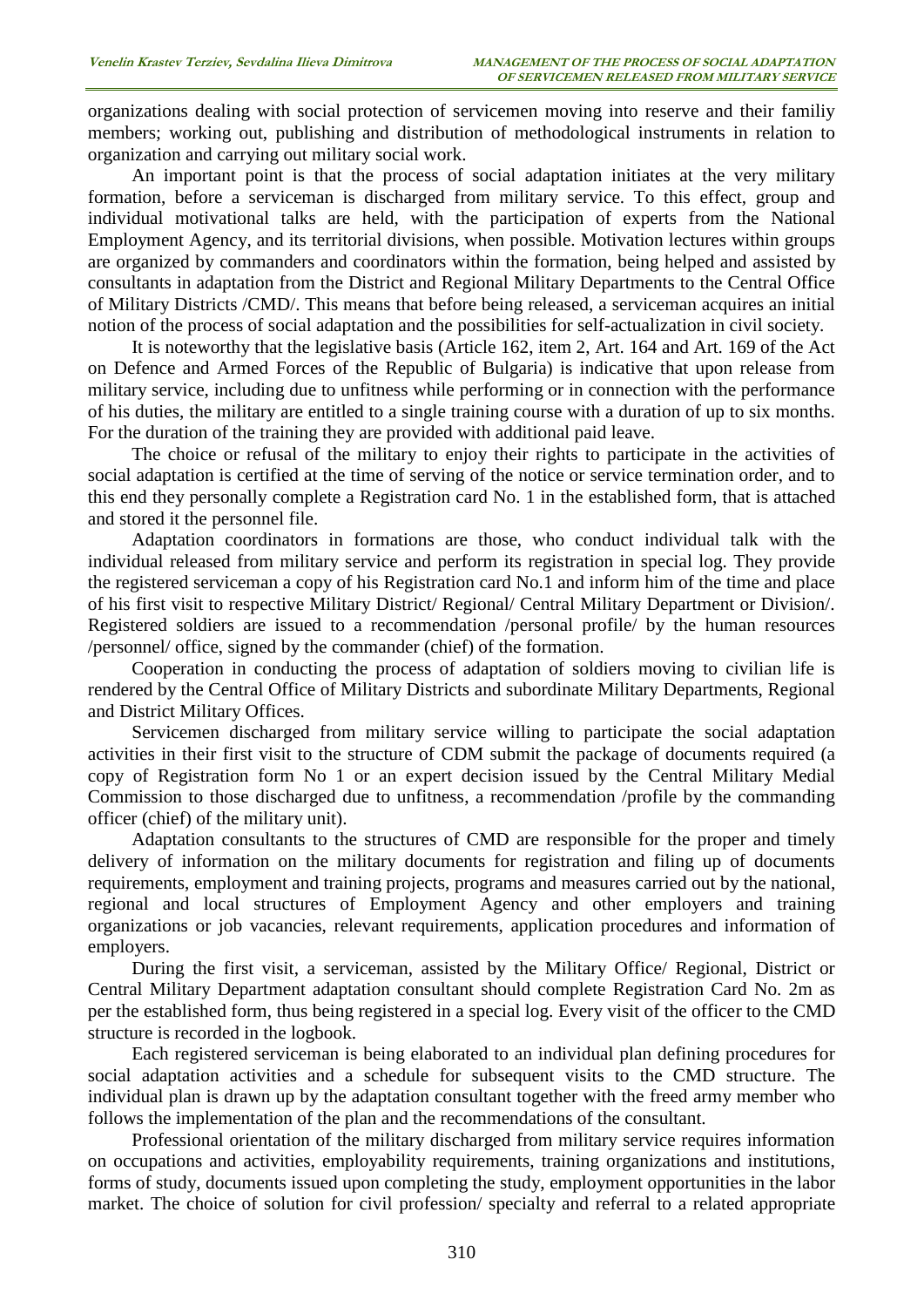training is assisted by adaptation consultants to CMD structures. They are the ones who carry out individual or group (a group of at least three soldiers) motivational talks aimed at adapting the participants to the market environment in civil society. Within the scope of consultancy are included problems such: identification of knowledge, skills and experience gained during military service; formulation of social adaptation objectives and development of an individual plan; working out strategies for effective job searching and applying; getting acquainted with trends in the labor market, the sources of information on job vacancies; analysis of jobs adds and choice of jobs for application; application documents preparation: CV, recommendation/ profile letters and forms; interview with the employer; job offer assessment etc.

There is a possibility for a single return trip on account of formation at the place of residence to the place where motivational talk is held in the case that motivational training takes place at the CMD structures outside the place in which the serviceman lives. In these cases, subsistence and accommodation expenses are paid by the serviceman.

Further consulting to soldiers and/ or their family members, self- seeking psychological assistance related to effects of change resulting from the transition from military to civilian profession and lifestyle is provided by medical teams consisting of appropriate professionals. The military, released from military service is granted the right to choose a qualification course and training institution. They furnish the commander (chief) and the consultant of respective military unit a document issued by the training institution evidencing his inclusion in a training course not later than three days prior to the course. This is the ground for him additional paid leave for the duration of the course to be granted. To this end, the certifying document from the training organization shall contain the following information: personal data of the serviceman discharged from military service; place of employment; the name of the course; training period; number of classes for the training period; the price (tuition fee); a licence/ certificate - training qualification document.

Regular attendance is required by course-enrolled servicemen and successful passing the exams at the end of the training. In case a serviceman quits the course, on his own initiative including, he should immediately inform the commander (chief) of formation and the head at the CDM. Having completed the course, the military is obliged in a 5 days-term to present to the CMD all the documents issued by the training organization certifying completion of the course: an original invoice and a cash receipt, a copy of the license/ certificated issued by the training institution .

Financial provision for participation in courses is ensured by the Ministry of Defence. On the basis of supporting documents evidencing successful completion of the training course soldiers are paid 70% of the training cost, but not more than the maximum amount of funds amounting to BGN 350.00.

Consultants to CMD assist the registered military discharged from service in seeking job, providing information and directing them to the regional employment services, labor offices and other employers' organizations to be successful in the labor market. More particularly, they provide them information about: suitable jobs, including at another location in the country or in other countries; involvement in projects, programs and measures for employment and training carried out by other institutions and organizations; directing injured during or while performing their duties to programs and projects that support their social integration; including and increasing their employability and employment; preparation and participation in employment and information exchanges; meetings with employers and other forms of employment opportunities, organized in collaboration with the structures of the Employment Agency and other institutions and organizations.

Those willing to start their own business are assisted by the adaptation consultant, who advices them and refers them to training courses providing entrepreneurial, managerial and business skills; furnishes them with promotional and information materials to start their own business; inform about regional, national and European programs aimed at supporting entrepreneurs, crediting sources and other relevant information about starting their own business.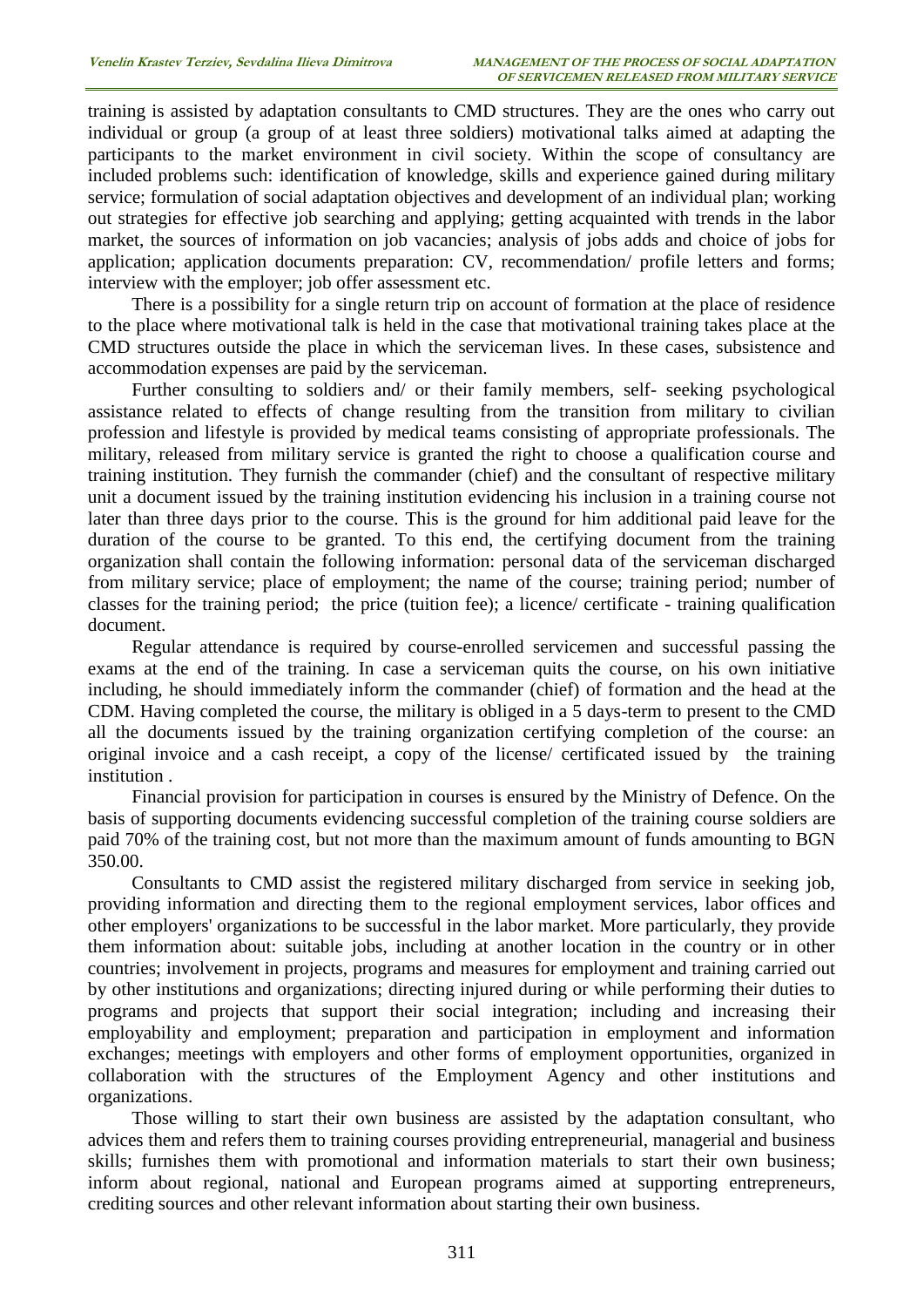Preparation for starting own business is directed at promoting activity and adaptability of the military discharged from active service, with the clear idea, desire and attitude to provide career development through self-employment and to start their own business. The relevant governing documents in relation to social adaptation activities implementation have been provided for at the CMD (the Act on Defence and Armed Forces of the Republic of Bulgaria; Ordinance No. H-29/12.11.2010, the SG, item 95/03.12.2010 on conditions and terms of adaptation of servicemen of the Ministry of Defence, the structures directly subordinate to the Minister of Defence and the Bulgarian army upon discharging from military service and the amendments thereto in the Ordinance promulgated in the SG, 41/01.06.2012; Cooperation Agreement between the Ministry of Defence and Employment Agency to the Ministry of Labor and Social Policy of 07.06.2011; Joint Regulations of the Ministry of Defence and Employment Agency 2011; Instructions of the Director of Human Resources Agency- MD on social adaptation activities within CDM, Military Offices and Regional military departments; CDM concept for improving the model for social adaptation of servicemen released by the Ministry of Defence, the structures directly subordinate to the Minister of Defence and the Bulgarian Army; Instructions No.03/05.07.2012 of the Head of CDM concerning organization of activities aimed at adaptation of servicemen to the Ministry of Defence, structures directly subordinate to the Minister of Defence and the Bulgarian Army upon releasing from military service (Ministery of Defence of the Republic Bulgaria, 2006).

It is noteworthy that our country has gained experience and methodological basis for the social and adaptation of the military honorably discharged from active service. Based on best practices- own and these of the member states of the Euro-Atlantic structures we considered appropriate to state the right direction to increasing the efficiency of social adaptation of servicemen released from military service.

## **4. Discussion**

#### **Main Directions for Optimization of Social Work with the Military, released from Military Service**

Much of the servicemen released from military service have a good education and sufficient social status. After moving in reserve, they are left alone with their problems and often become absolutely defenseless in the modern world of exchange relations.

It is necessary for former military to be involved in the entrepreneurship in order to create additional employment opportunities. Besides social and economic problems, the military that have moved into reserves and their family members also face difficulties in finding job, housing problems, family wealth impairment, little accessibility to health and recreational activities. All this is due to the fact that there is no an effective social policy to support such families. According to the representatives of all the departments main cause, giving rise to this problem, is economic.

Studies allow to conclude that the establishment of a system for social adaptation of the military released from military service presently refers to the modern stage the most important directions in the social policy.

Nowadays, the need for further development of social work and various social technologies, giving significance to contemporary experience in the sphere of social services, becomes even more relevant.

An elaborated approach aimed at establishing a network of social service agencies, at creating a truly effective and necessary social protection system should be applied. Professionalism and morality should be regarded as personal qualities that every single social services specialist must be in possession of. Coordination between various administrative departments for social protection of the population, education, health, employment, etc. should be also enhanced- to meet the needs of the population in general.

The main obstacles to increasing the effectiveness of social work with servicemen passing to the reserve are: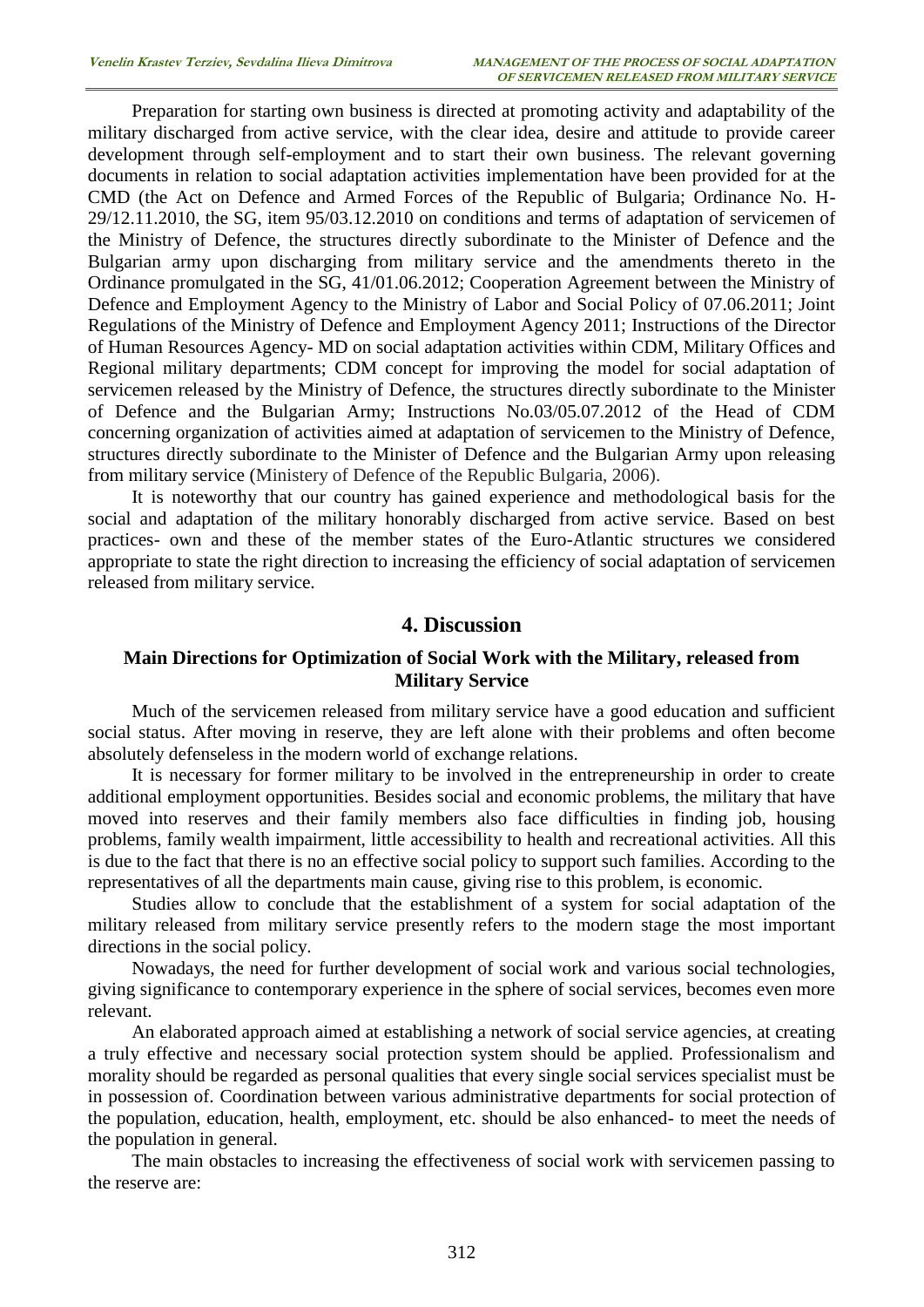- unregulated legislation on the functions of social protection in the armed forces and the mechanisms for their implementation;
- inadequacy and fragmentarily of the legal basis relating to issues of social and economic security of military personnel;
- inadequate modern working conditions and retirement indemnity for servicemen;
- the absence of action programs for social adaptation of servicemen subject passing in stock;
- delayed arrangement of housing problems;
- imperfection of medical care system applicable to servicemen released from military service and to their family members;
- weak legal basis of the social security system;
- limited financial resources available at the disposal of government authorities at national and regional level, the deficit of funds in local government;
- lack of coordination between the ministries and agencies in the field of social services;
- shortage of staff who have professional training in social work;
- low social status and inadequate wages of workers engaged in social services.

It is obvious that here, in Bulgaria, it is necessary to develop licensed activity services /delegated social service/ in the area of social adaptation of the military released from military service, to ensure monitoring of the social service compliance with the state standards. It is important for normative and legal basis for the organization and functioning of the social welfare services to be developed, personnel support to social offices providing services to a particular category of citizens.

In recent years a number of measures have been adopted to improve the legal basis for social protection of servicemen released from military service and members of their families, given the changed social and economic conditions. Sociological studies conducted in Bulgaria and results analysis of annual monitoring of socio-economic and legal status of the military taken all round mark positive dynamics of the process of social adaptation of soldiers discharged from military service in recent years.

This process has a systematic and complex character and is performed by many social institutions and specialized agencies concerned with the organization of the social adaptation of the military released from military service and the members of their families. Arguably, the process of adaptation began acquiring institutional traits. However, inconsistencies in the implementation of programs for adaptation lead to serious regional disparity.

Against the background of the declining level of confidence in the bodies of legislative and executive power on the part of population the rating of the armed forces in other state and public institutions remains relatively high, though the military themselves do not value the military service prestige in modern Bulgarian society. And this is directly related to dissatisfaction with the level of concern of the state for their families, underestimation of the place and role they play in the protection of the state, etc. This controversial circumstance shows hidden reserves to improve social policy and social work in social adaptation of soldiers released from military service and members of their families.

Social protection of servicemen released from military service and their families is a wide range of legislative, organizational, professional, financial, psychological and other aspects relating to both everyday life and the inner realm of a man.

The main tasks of the system for social protection of population in providing social support to the military, the honorably released part of their staff and their families can be specified as follow:

- identifying the most topical issues of adaptation and social protection of servicemen released from military service;
- support in providing medical, social, psychological, socio-economic, legal and other assistance;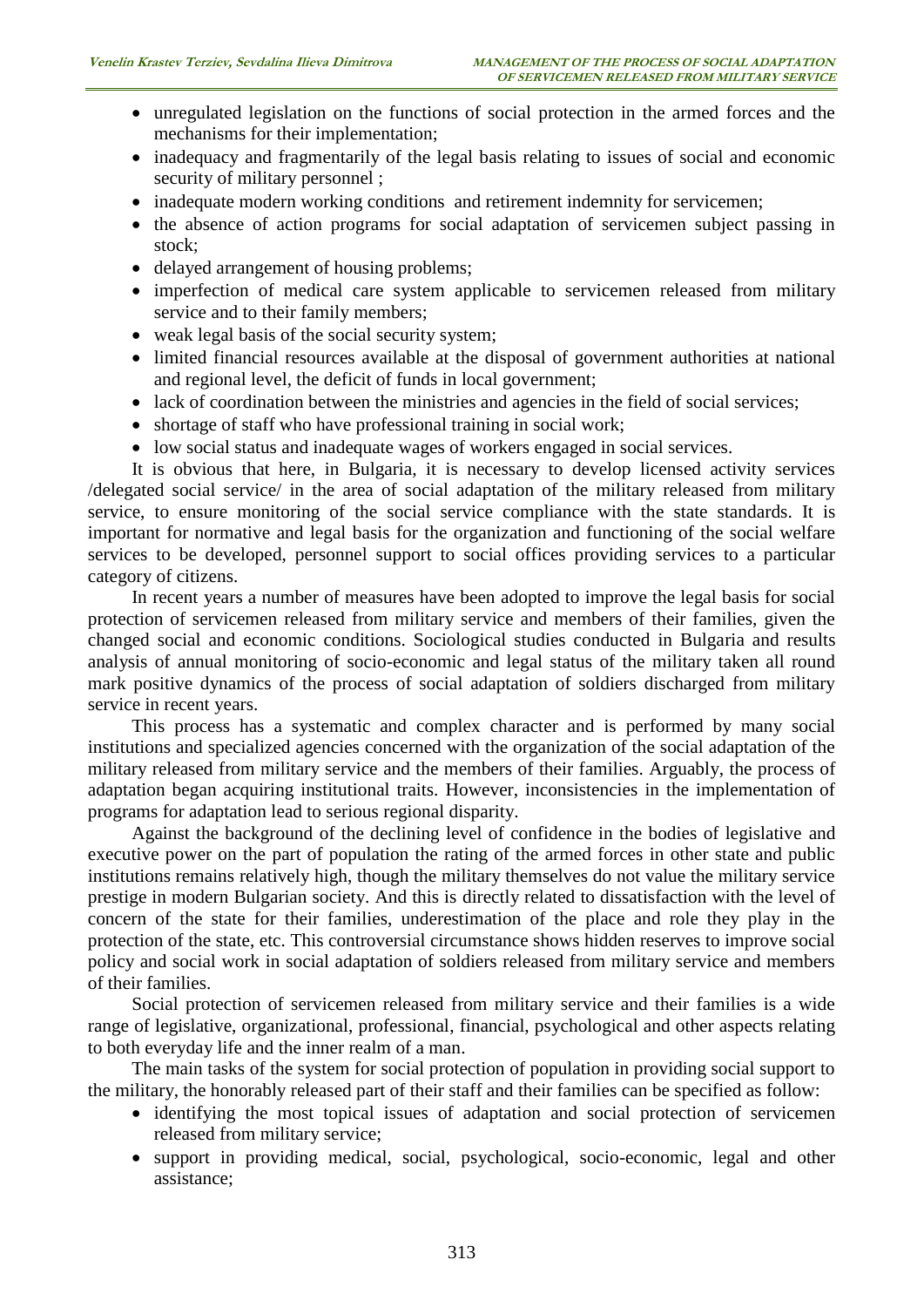- Interaction with the state and public organizations in search of servicemen released from military service due to illness or disability /people with fewer opportunities/;
- support to the families of servicemen in need of social assistance;
- analysis of conditions and prospects for social security and services to participants in warfare, to the military released from military service and members of their families;
- raising the living standards of the military and their families providing each of them the maximum possible under particular conditions social protection in accordance with the legislation of Bulgaria.

Based on the analysis performed we consider it appropriate to offer some recommendations to improve the system for social protection of servicemen released from military service.

Above all, it is necessary to establish the legal foundations of social protection of servicemen, also the social adaptation of the military released from military service and the members of their families. These are socio-economic, political and personal rights and freedoms, which cannot be modified, canceled or restricted by other normative and legal acts of lower level force. In other words, no legal regulation can contravene constitutional rights and freedoms of citizens.

In carrying out the reform of the military, length of service also has to be taken into account when providing for the pension insurance.

A detailed and realistic military service contract is optative in order to provide for equal responsibility of servicemen to the state and, vice versa, of the state to servicemen. It is necessary to strengthen control over the legality of orders issued by commanders and superiors regarding the allocation/ distribution of material and household goods among employees, imposing disciplinary actions, as well as regarding compliance of their practical work with the principle of social justice in the formations they are being entrusted to. Most full effect here can be achieved by establishing Institute of delegated representation of the bodies of state power within the formations in the form of special agents (on the model of the army in Germany) who would come into the system from bodies engaged in social and legal activity.

It is desirable to improve the system for continuous qualification advancement of the military, including at civilian universities, making them ready for the conditions of "civilian" life, providing opportunities for members of their families to receive superior quality education, which in turn shall ensure their competitiveness in the labor market.

It is necessary to set up sufficiently effective social-state structures to implement the support of the servicemen after their release from military service and transition into the stock.

We need to continue work on implementation of existing programs for social adaptation and social work with citizens released from military service and their families and to ensure privileges prescribed under the law. It is practicable to actively use the possibilities of social activity which involves such mechanisms as professional retraining of military personnel in the basics of entrepreneurship and small business, psychological consulting, legal services and other activities.

In this regard we consider beneficiary using new employment opportunities related to computers and new technologies. These types of activities, having high rehabilitation potential, contribute to self-assertion and can provide them with conditions for self- insurance. Complex development of the social protection of servicemen released from the ranks of the armed forces system in our view calls for:

- further development and legislative endorsement of new basic social standards and norms for the quality of life for servicemen and those passing in stock;
- defining mechanisms for their up-dating, development of medium and long-term social protection programs, providing social services and social benefits system reformation;
- completing the legislative package with regulations governing the social protection issues that have not been reflected in national legislation so far;
- adoption of urgent measures aimed at improving the retirement insurance;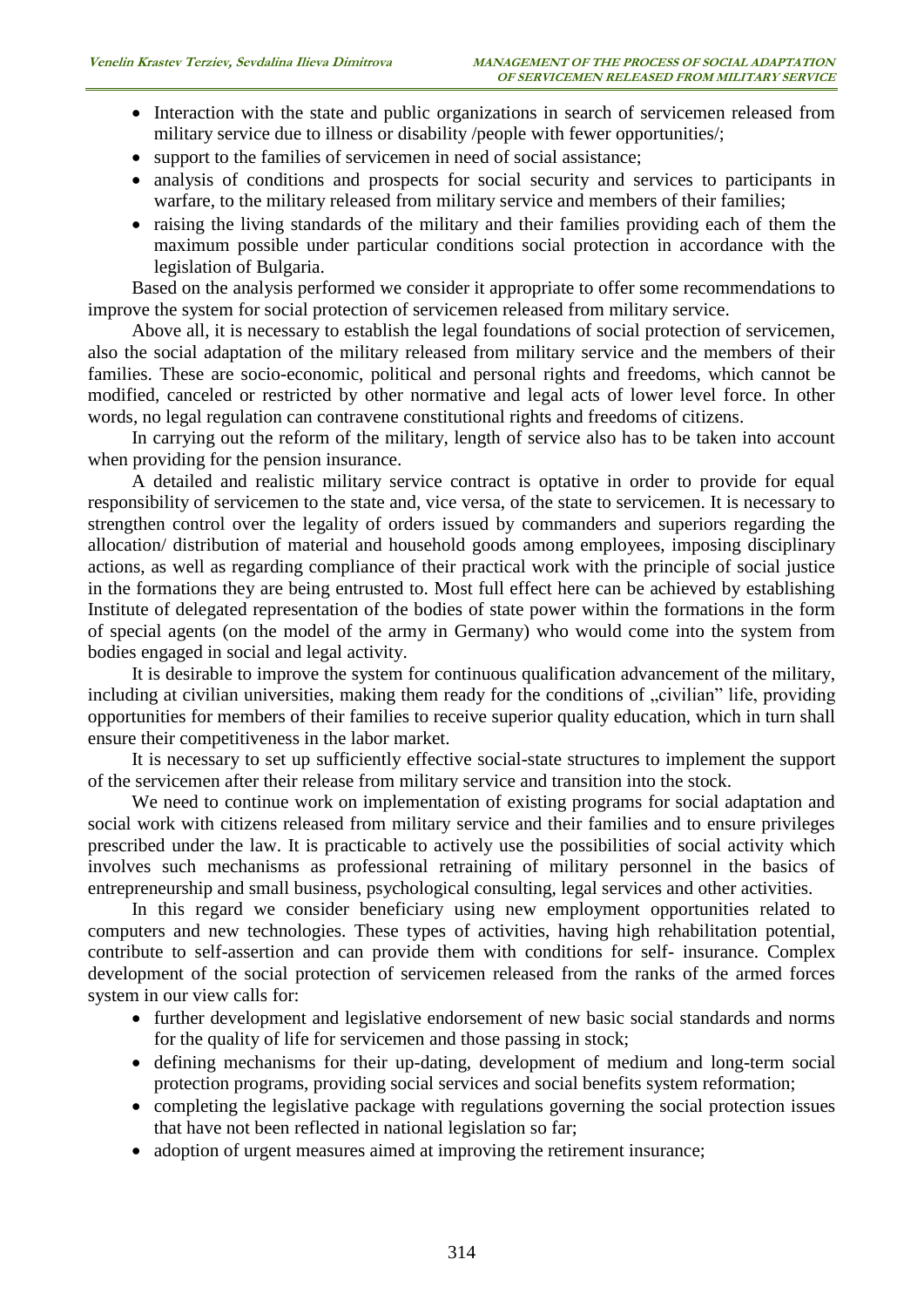- development of a long-term program for economic security, adapted to modern economic relations, at that maintaining a focus on the participants in hostilities, war invalids, on family members of servicemen who have lost people providing for them;
- supporting purchasing power of each family of military personnel within the conditions of continuing rise in prices and the going up cost of living through systematic readjustment/ indexation and compensation payments;
- defining the mechanisms for recovery of the lost link between the amount of pension and monetary support of servicemen;
- providing a radical solution to the housing problem in the Armed Forces.

Very recent creation of an effective, dynamic system of social adaptation of soldiers has succeeded to operatively and flexibly reorganize their structural divisions in order best to implement social policy of the state in life through a network of local state social service local government, public organizations.

In accordance with this requirement, a specialist of the given sphere need to:

- have good professional training, knowledge in various areas of psychology, pedagogy, sociology, laws, economics and organization of production, computing, mathematical statistics and many other general professional and special disciplines;
- have sufficient general and professional culture, to be deeply versed that presumes good knowledge in the humanities;
- be informed about contemporary political, social and economic processes in society and widely aware of the standard of living and problems of different social groups;
- foresee the consequences of his actions and firmly pursue his position in life;
- be in possession of certain social adaptability in relation to diversity of population needing advices of the social activity specialist;
- skillfully communicate and predispose the "difficult" growing ups, orphans, deserted women, people with limited opportunities, elderly, people in vindication etc.;
- to possess professional skills and experience, to be able to provoke sympathy and trust, to keep professional confidentiality, to show sense of delicacy in all matters concerning intimate aspects of human life, to have emotional stability, to be ready for mental loads, to avoid neurotic deviations in their own judgments and actions despite possible failures (not pertinent reactions, refusals, etc.);
- be able to conscientiously perform own duty, remaining calm, benevolent and attentive to the ward;
- be able to take appropriate decision in extreme situations, to formulate his thoughts, literate and understandable to set them forth.

In summary of above fragments of the social adaptation of the military released from military service and passing in stock we believe that it should be regarded as part of a comprehensive system for social work and protection of intellectual capital in our country that is in possession of value adding knowledge and skills. As soldiers are part of this capital, of the quality of social work carried out for adaptation to civilian life, possibilities for their smooth adaptation to civilian life and effective use of their skills and competencies carrying value and competitive advantage are determined. We make no claim to comprehensiveness of problems considered in our study but we purport to contribute to scientific knowledge in the field of social adaptation of servicemen leaving the ranks of the Armed Forces and the Bulgarian Army providing our view on this such a topical issue in the conditions of strengthening budget deficit and dynamic changes in security environment. And the effectiveness of the implementation of a cost- based system of social adaptation and protection is directly related to compliance with the principles of legality, integrity, impartiality, accountability, professionalism, competence, positivity, accessibility, humanity, transparency, equal treatment of social services users and the dignity of the military and civilian personnel along with all other members of our society.